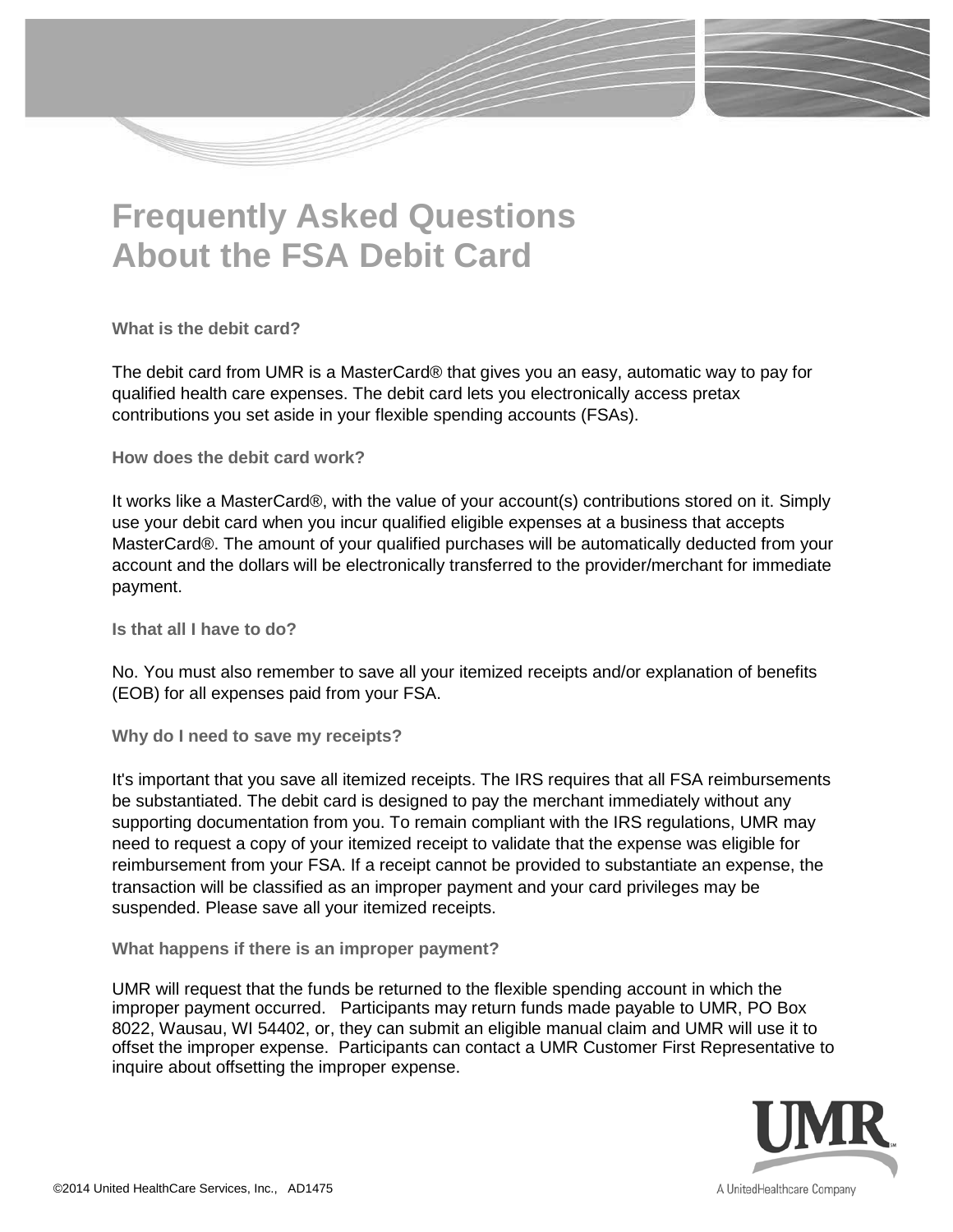

**Is the debit card just like other MasterCard® cards?** 

The debit card is a special MasterCard®, but only for qualified expenses. There are no monthly bills and no finance charges.

**If asked, should I select "Debit" or "Credit?"** 

During the card activation process, you will be asked if you would like to select a personal identification number (PIN) for your card. You are not required to select/use a PIN and you cannot get cash with the debit card. If you choose to use the PIN option for transaction authorization, you should select the "Debit" option at the register. If you choose not to use a PIN, you should select the "Credit" option when authorizing a transaction using your signature. **BE SURE TO SAVE YOUR ITEMIZED DOCUMENTATION!** 

**Are there places the debit card won't be accepted?** 

Yes. Examples include department stores, discount stores and grocery stores that don't have an Inventory Information Approval System (IIAS) implemented. The IIAS allows you to use your card for prescriptions and eligible over-the-counter (OTC) supplies and automatically substantiates them at the point of sale. Your card will decline at non-health care merchants that do not have an IIAS implemented. You may still patronize these merchants, but you will need to pay for your expenses by another means and submit a paper claim to UMR for reimbursement. Other examples of places in which the debit card cannot be used include, hardware stores, restaurants, bookstores, gas stations and home improvement stores.

**Are there any medical providers, where the card may not work?** 

Yes. Each provider is assigned a Merchant Category Code (MCC) by MasterCard®. The debit card will decline if the provider's MCC is not an approved health care, dental or vision provider MCC. An example could be counseling services. Not all counseling services are eligible for flexible spending dollars, so the MCC of a provider of counseling services would not be an approved MCC. This does not mean the expense is not eligible; however, you would need to pay by another means and submit a manual claim for reimbursement.

**Can I use the debit card for over-the-counter (OTC) medications and supplies?** 

Your debit card can be used to purchase eligible OTC supplies, however, per IRS regulations, OTC medications can no longer be purchased with the debit card. OTC medications now require a doctor's prescription to be eligible for reimbursement from an FSA. You may need to pay for OTC medications with another form of payment and submit a claim form with the itemized receipt and a copy of the prescription to UMR to request reimbursemer.

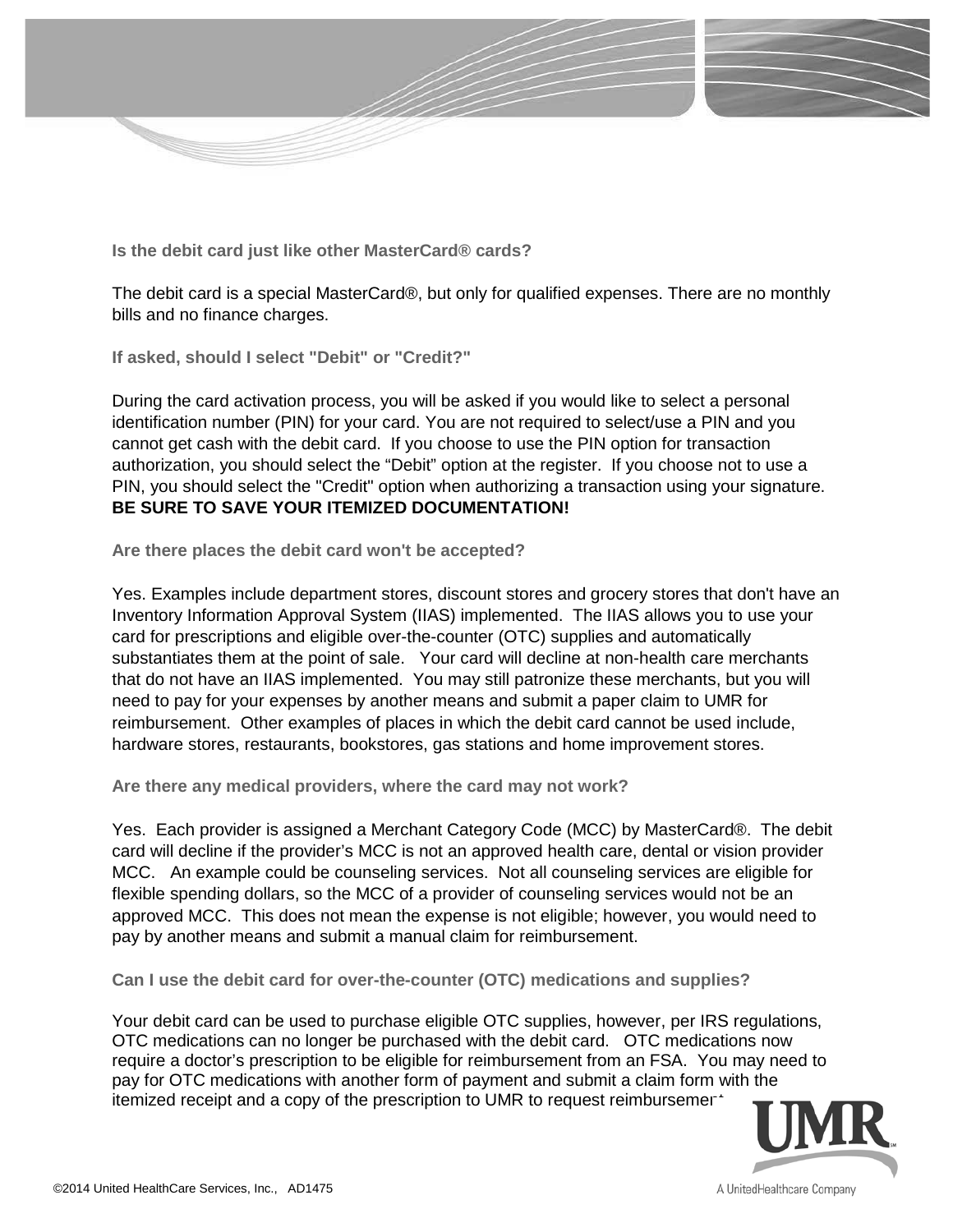

**Can I use the debit card for dependent care expenses?**

Maybe. Please refer to your plan document to verify if this is allowed by your employer. If it is allowed, you would be able to get up to your contribution balance at merchants who have a Merchant Category Code (MCC) for a daycare provider. If the provider's MCC code is not eligible, you would need to pay by another means and submit a manual claim for reimbursement.

**What are some reasons my debit card might not work at the point of service?** 

- Your card has not been activated
- You have insufficient funds remaining in your respective employee benefit account to cover the expense
- The merchant is encountering problems
- The non-health care merchant does not have the IIAS implemented
- You are attempting to use the card at a non-allowable merchant/provider

**How many debit cards will I receive?** 

You'll receive two debit cards, both in the employee's name. An eligible dependent can sign the back of the second card and use it for eligible expenses.

**Do I need a new debit card each year?** 

While it is important to spend all of the funds in your account each year, you should also keep your card for the next plan year. As long as you elect to participate in your FSA plan each year, your debit card will be loaded with your new annual election amount at the start of each plan year for up to five years.

**What if I lose my debit card or need another one?** 

You can request a replacement through your plan administrator, UMR.

**What dollar amount is on my debit card?** 

The dollar value on your card will be the amount you elected to contribute to your health care FSA during your benefits enrollment period. It's from that total dollar amount that eligible expenses will be deducted as you use your card or submit manual claims.